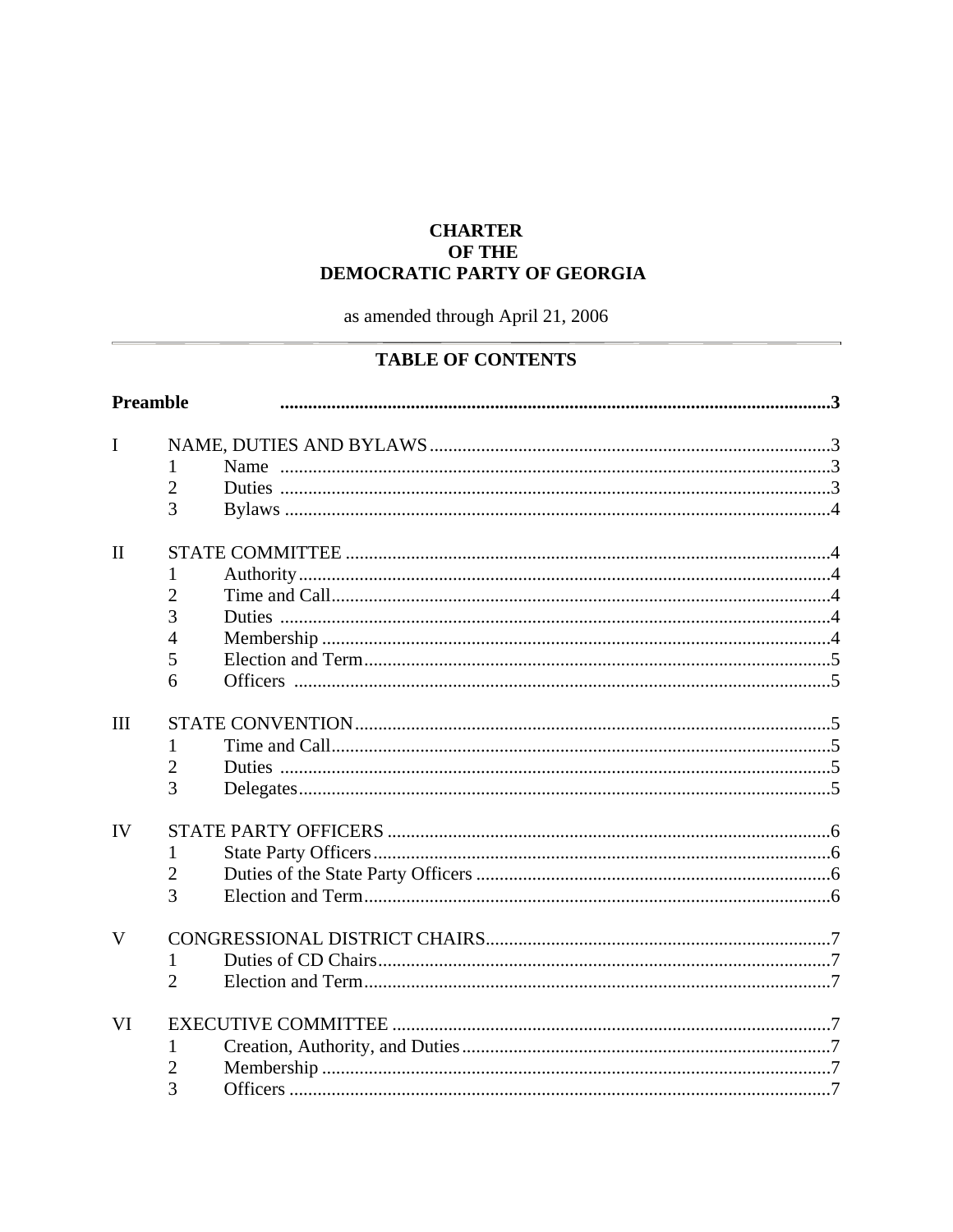| <b>VII</b>  |                             |  |  |
|-------------|-----------------------------|--|--|
|             |                             |  |  |
|             | 2                           |  |  |
|             | 3                           |  |  |
|             | 4                           |  |  |
|             | 5                           |  |  |
|             | 6                           |  |  |
| <b>VIII</b> |                             |  |  |
|             |                             |  |  |
|             | $\mathcal{D}_{\mathcal{L}}$ |  |  |
| IX          |                             |  |  |
| X           |                             |  |  |
|             | 1                           |  |  |
|             | 2                           |  |  |
|             | 3                           |  |  |
| XI          |                             |  |  |
|             |                             |  |  |
|             | $\mathfrak{2}$              |  |  |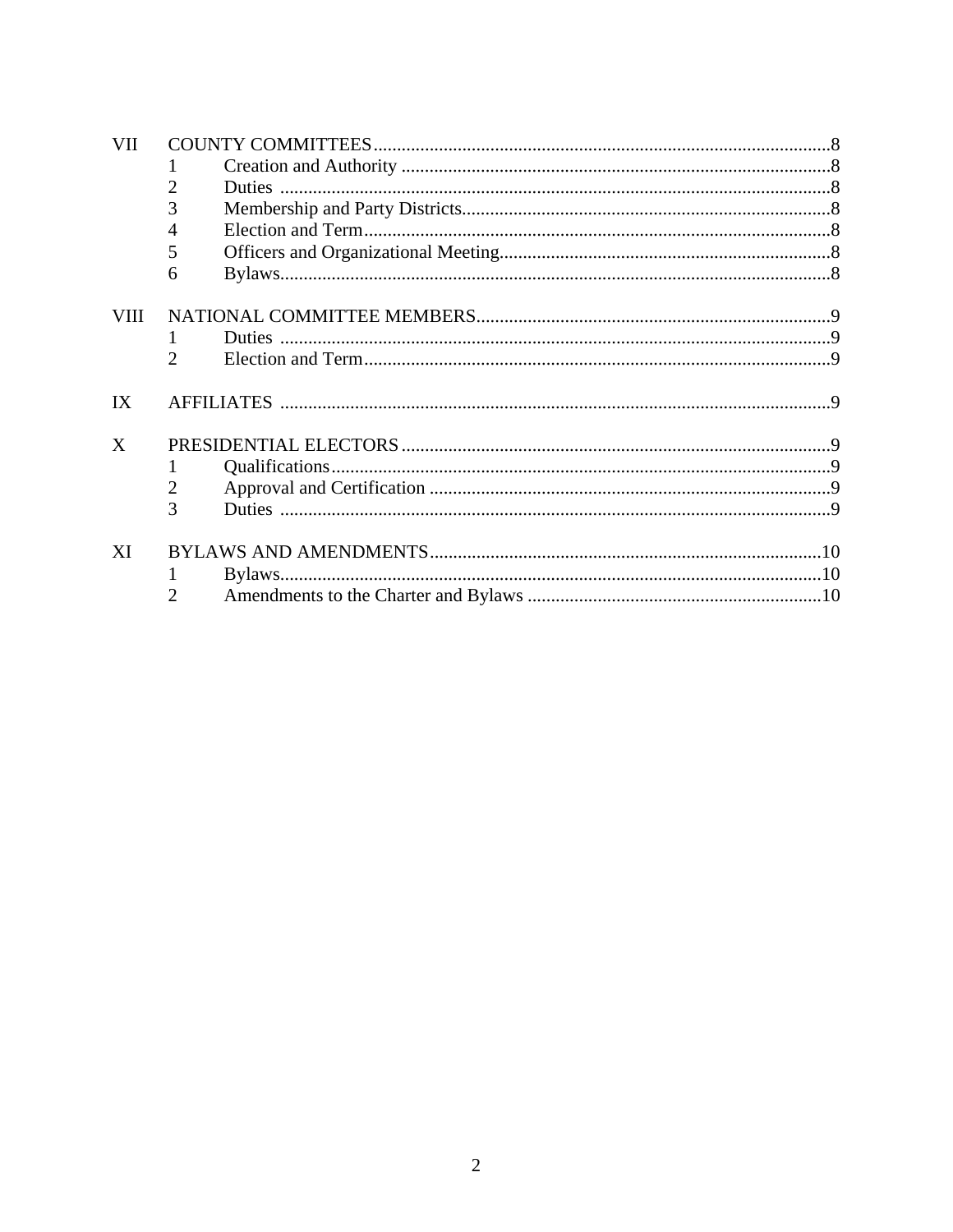#### **PREAMBLE**

**STATEMENT OF GOALS**: We, the members of the Democratic Party of Georgia, are committed to the establishment of a Party open to all Georgia Democrats. We believe that a Party which is to call forth the best in our State will have to embody the best of our State's traditions and heritage. We are committed to the wisdom and efficacy of the will of the majority; to a belief in the merits of a two Party system of government which allows for diversity of groups and individuals and to the belief that our party will be strengthened by these differences. We believe in the value of the individual and that government, while protecting life, liberty, and property of individuals, must also be responsive to their collective needs and wills. To this end, we encourage full, timely, and equal opportunity for all segments of the population to participate in party affairs.

While pledging ourselves to an honest and open conduct of public affairs befitting the traditions of a people dedicated to a free and just society, we seek to protect and enhance political freedom of all people and to encourage the meaningful participation of all citizens within the framework of the United States Constitution and the laws of the United States and the State of Georgia.

We believe that this Charter and our Bylaws confirm a Party strengthened by its differences and armed by its devotion to the principles of a moral and ethical society.

#### **CHARTER ARTICLE I NAME, DUTIES, AND BYLAWS**

#### SECTION 1. NAME

C1.1 The name of this organization shall be the Democratic Party of Georgia, which may hereafter be referred to as the "State Party." All members, officers, and subdivisions of the State Party, and those seeking to participate in State Party affairs, are subject to this Charter and the State Party Bylaws.

#### SECTION 2. DUTIES

C1.2.1 The State Party, through the State Committee, shall assist in the election of Democratic candidates, adopt and promote statements of policy, provide voter education, and raise and disburse moneys needed for State Party operation. The State Committee shall also promote fair adjudication of disputes, fair campaign practices, encourage and support codes of political ethics that embody substantive rules of ethical guidance for all public officials and Party members, and assure that public officials shall at all times conduct themselves in a manner that reflects credibility upon the offices they serve.

C1.2.2 In carrying out its duties, the State Party, through the State Committee, shall afford all persons full, timely, and equal opportunities to participate without prejudice on the basis of gender, race, age, color, creed, national origin, religion, economic status, sexual orientation, ethnic identity, or physical disability.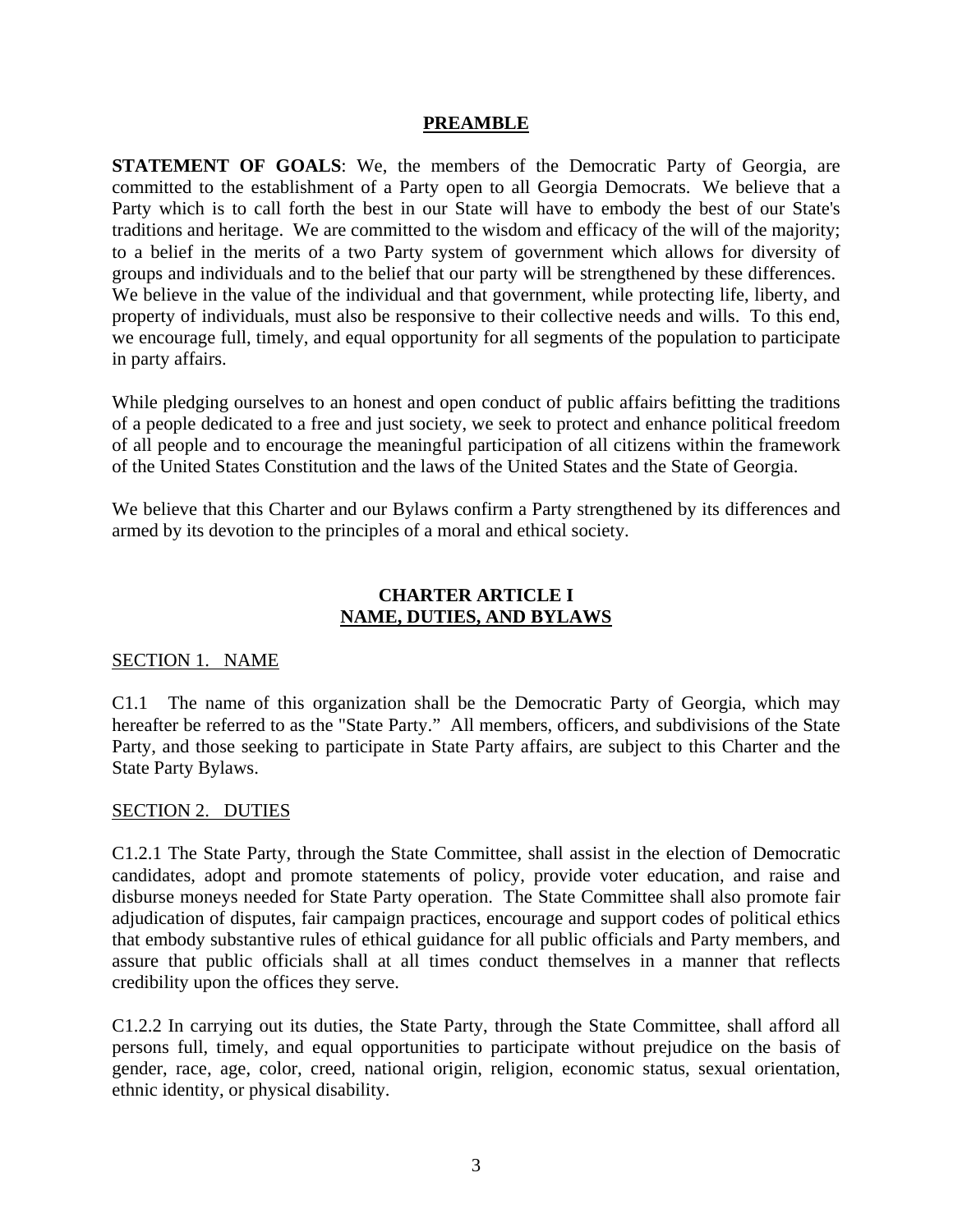C1.2.3 Participation in the State Party shall not be denied for failure to pay fees or poll taxes...

### SECTION 3. BYLAWS

C1.3 Provisions for operating the State Party, and all bodies thereof, shall be provided for in the Bylaws.

#### **CHARTER ARTICLE II STATE COMMITTEE**

#### SECTION 1. AUTHORITY

C2.1 The State Committee shall be the highest authority of the State Party. The State Committee shall have general responsibility for the affairs of the State Party.

#### SECTION 2. TIME AND CALL

C2.2.1 The State Committee shall assemble at least once per year, at a date and time established in the Bylaws.

C2.2.2 Other meetings may be called by the State Chair, the Executive Committee, or the State Committee as provided in the Bylaws.

#### SECTION 3. DUTIES

C.2.3.1 The State Committee may adopt Party policy, legislative platforms, amend the Charter and Bylaws, nominate and elect State Party Officers and Congressional District Chairs, and act upon other matters it deems necessary.

C2.3.2 Any decision of any State Party Officer and/or the Executive Committee may be overridden by a majority vote of the State Committee, provided a 40% quorum is present.

#### SECTION 4. MEMBERSHIP

C2.4.1 The State Committee shall be composed of regular and ex-officio members.

C2.4.2 Regular members of the State Committee shall be the State Party Officers, all Executive Committee members, members elected by County Committees, divided as equally as possible according to gender, 30 members named by the State Chair, and one member of each approved Affiliate organization.

C2.4.3 Ex-officio Members of the State Committee shall be the most recent non-elected State Party nominees for the offices of Governor, Lieutenant Governor, Secretary of State, Attorney General, State School Superintendent, Commissioner of Insurance, Commissioner of Agriculture, Commissioner of Labor, Public Service Commissioner, and United States House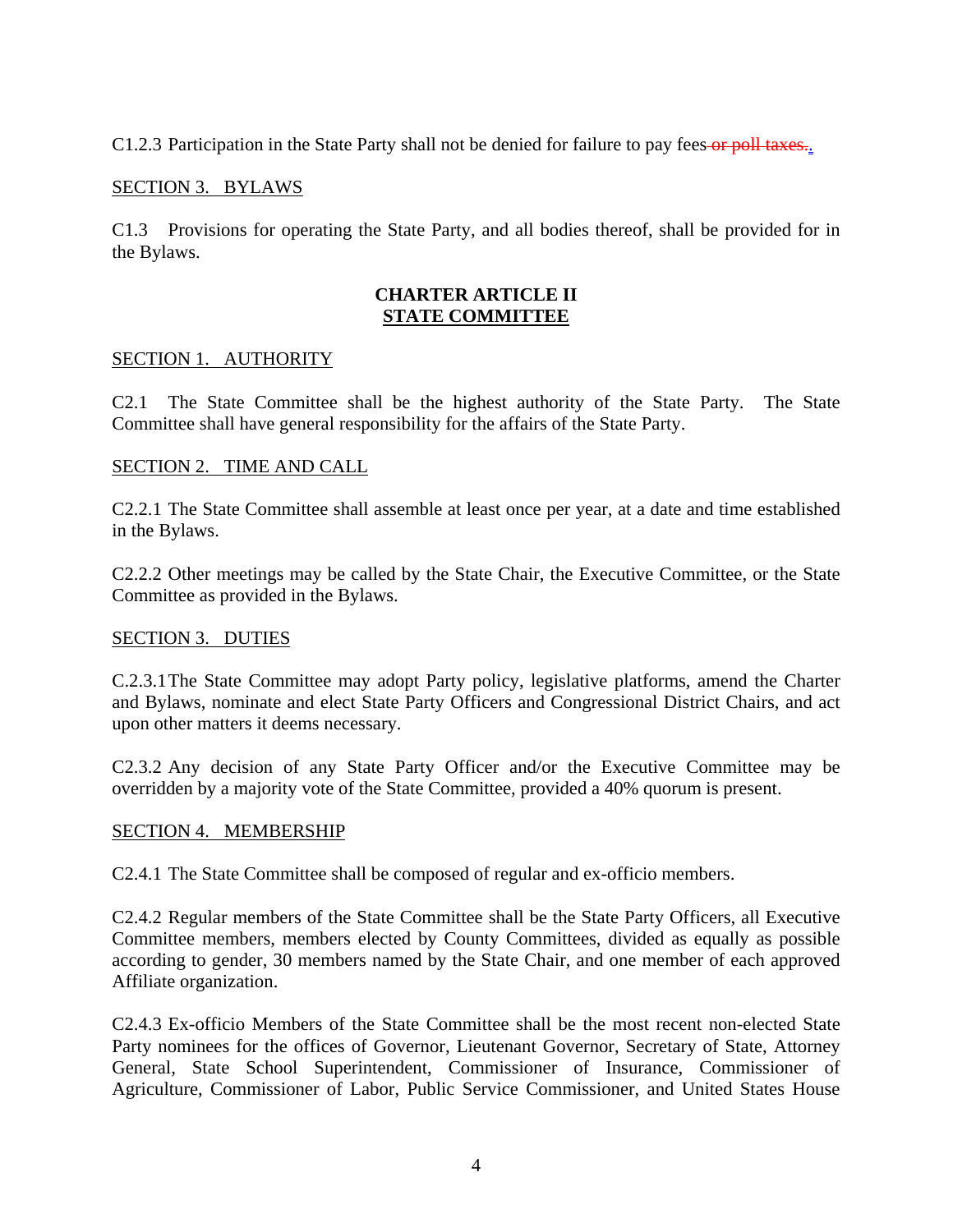and Senate, and; if Democrats, Speaker and Speaker Pro Tem of the State House of Representatives and the President Pro Tem of the State Senate; the Democratic leader of both Houses of the General Assembly; a male Young Democrat and a female Young Democrat, both selected by the Young Democrats of Georgia; and an elected member of a municipal governing body and an elected member of a county governing body appointed by the State Chair.

#### SECTION 5. ELECTION AND TERM

C2.5.1 Election of State Committee members shall be held in Gubernatorial election years, as provided for in the Bylaws.

C2.5.2 Regular State Committee members shall serve terms of four years.

#### SECTION 6. OFFICERS

C2.6 State Party Officers shall be officers of the State Committee.

#### **CHARTER ARTICLE III STATE CONVENTION**

#### SECTION 1. TIME AND CALL

C3.1.1 The State Committee shall assemble as the State Convention in Gubernatorial election years on a date between the Gubernatorial Primary and the General Election.

C3.1.2 If not established in the Bylaws, the time and place for the Convention shall be established by the Executive Committee.

C3.1.3 The Chair, the Executive Committee, or the State Committee may call a convention at such other times as either considers necessary.

#### SECTION 2. DUTIES

C3.2 The State Convention may adopt Party policy, legislative platforms, nominate and elect State Party Officers and Congressional District Chairs, conduct any business that could be conducted at a regular State Committee meeting, and act upon other matters it deems necessary.

#### SECTION 3. DELEGATES

C3.3.1 All State Committee Members, regular and ex-officio, shall be delegates.

C3.3.2 Each Affiliate Organization may elect one delegate.

C3.3.3 The current State Party nominee for Governor may appoint up to 2 additional delegates per State Senate District.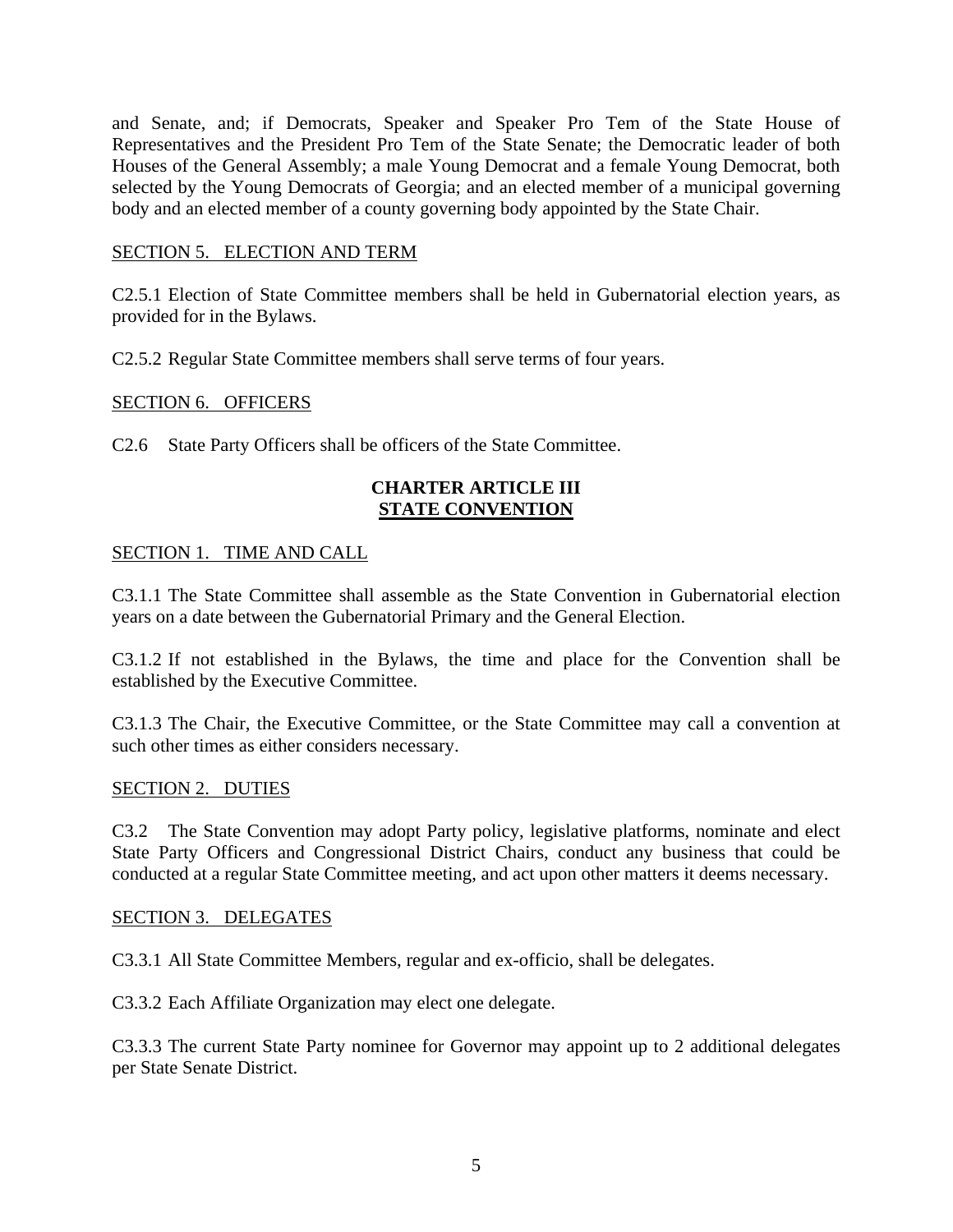C3.3.4 In addition to the above, each County may elect up to twice as many delegates as that County is entitled to State Committee Members and as many alternates as that County is entitled to State Committee Members. These elected delegates do not have to be County Committee members. The method for election shall be provided in the Bylaws.

### **CHARTER ARTICLE IV STATE PARTY OFFICERS**

## SECTION 1. STATE PARTY OFFICERS

C4.1.1 The officers of the State Party shall be a Chair, a First Vice-Chair, additional Chairs as established by the Bylaws, a Secretary, and a Treasurer.

C4.1.2 The First Vice-Chair shall be of the opposite gender to the State Chair.

C4.1.3 Where a racial group constitutes 20% or more of the registered voters in the State and where the Chair or the First Vice-Chair are not of that race, one of the additional Vice-Chairs shall be of that race.

C4.1.4 A vacancy in a state party office shall be filled as provided in the Bylaws.

### SECTION 2. DUTIES OF THE STATE PARTY OFFICERS

C4.2.1 The **Chair** shall carry out the programs and policies of the State Committee, preside over the meetings of the State Committee and Executive Committee, provide general administrative direction to the Executive Director, and serve as an ex-officio member of all committees of the State Party.

C4.2.2 In addition to other duties established by the Bylaws, the **First Vice-Chair** shall preside at meetings of the State Committee in the absence of the Chair. All **Vice-Chairs** shall perform such duties as may be delegated to them by the Chair. Where a vacancy occurs in the office of Chair, the First Vice-Chair shall be vested with full authority and power of the Chair until an election is held to fill such vacancy.

C4.2.3 The **Secretary** shall keep official minutes of the State Convention and meetings of the State and Executive Committees, ensure maintenance of records of official activities, and where required certify State Party Elections and attest to the signature of the Chair.

C4.2.4 The **Treasurer** shall serve as custodian of State Party funds and moneys, serve as member of the State Finance Committee, and maintain financial records subject to audit and review by the State Committee.

### SECTION 3. ELECTION AND TERM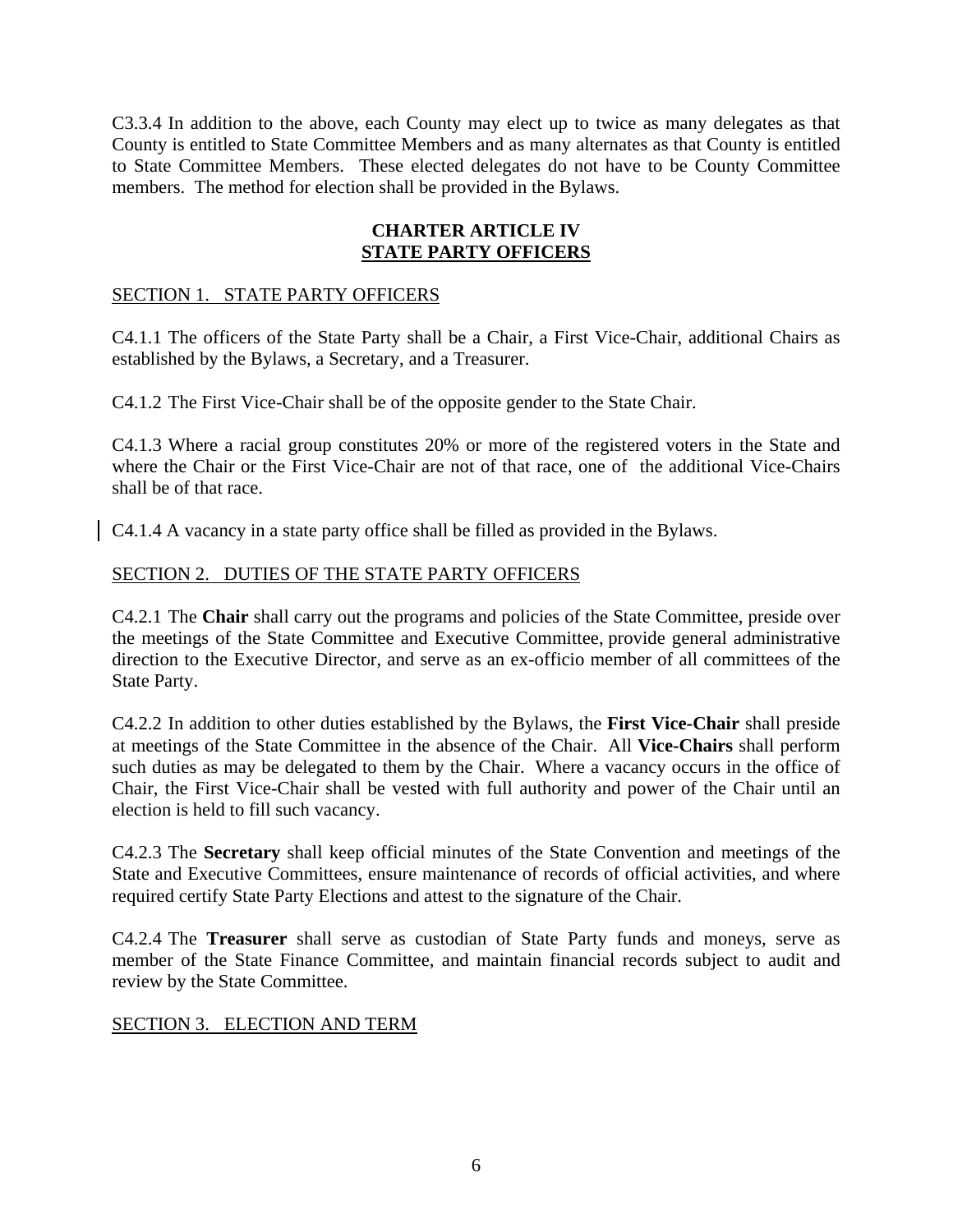C4.3 The State Officers shall be elected by a majority vote of **the State Committee Members at the State Convention**, take office immediately upon election, and serve for terms of four years.

## **CHARTER ARTICLE V CONGRESSIONAL DISTRICT CHAIRS**

### SECTION 1. DUTIES OF CONGRESSIONAL DISTRICT CHAIRS

C5.1 Congressional District Chairs shall be members of the State Committee, Executive Committee, and State Party Affirmative Action Committee, and shall coordinate State Party affairs within Congressional Districts.

### SECTION 2. ELECTION AND TERM

C5.2 A Congressional District Chair from each Congressional District shall be elected at the State Committee meeting held in Gubernatorial election years by the majority vote of State Committee members representing such Congressional District; shall take office immediately; and serve a term of four years.

### **CHARTER ARTICLE VI EXECUTIVE COMMITTEE**

## SECTION 1. CREATION, AUTHORITY, AND DUTIES

C6.1 There shall be an Executive Committee, which, *except for the election of state party officers,* shall act on behalf of the State Committee between State Committee meetings.

#### SECTION 2. MEMBERSHIP

C6.2 Membership of Executive Committee shall be comprised of the following persons: Officers of the State Party, State Constitutional elected officials (if Democrats), elected federal officials (if Democrats), Congressional District Chairs, the members of the Georgia Delegation to the Democratic National Committee, a Democratic member from each House of the General Assembly appointed by the Chairs of the Democratic Caucus of each House of the General Assembly, the President of the Georgia Association of Democratic County Chairs, the President of the Georgia Federation of Democratic Women, the President of the Georgia Council of Democratic Women, the President of the Young Democrats of Georgia, an elected member of a municipal governing body, and an elected member of a county governing body both appointed by the State Chair, the Chair of the County Affairs Committee, *the Chair of the Affirmative Action Committee,* and three (3) additional members appointed by the Chair.

#### SECTION 3. OFFICERS

C6.3 State Party officers shall be officers of the Executive Committee.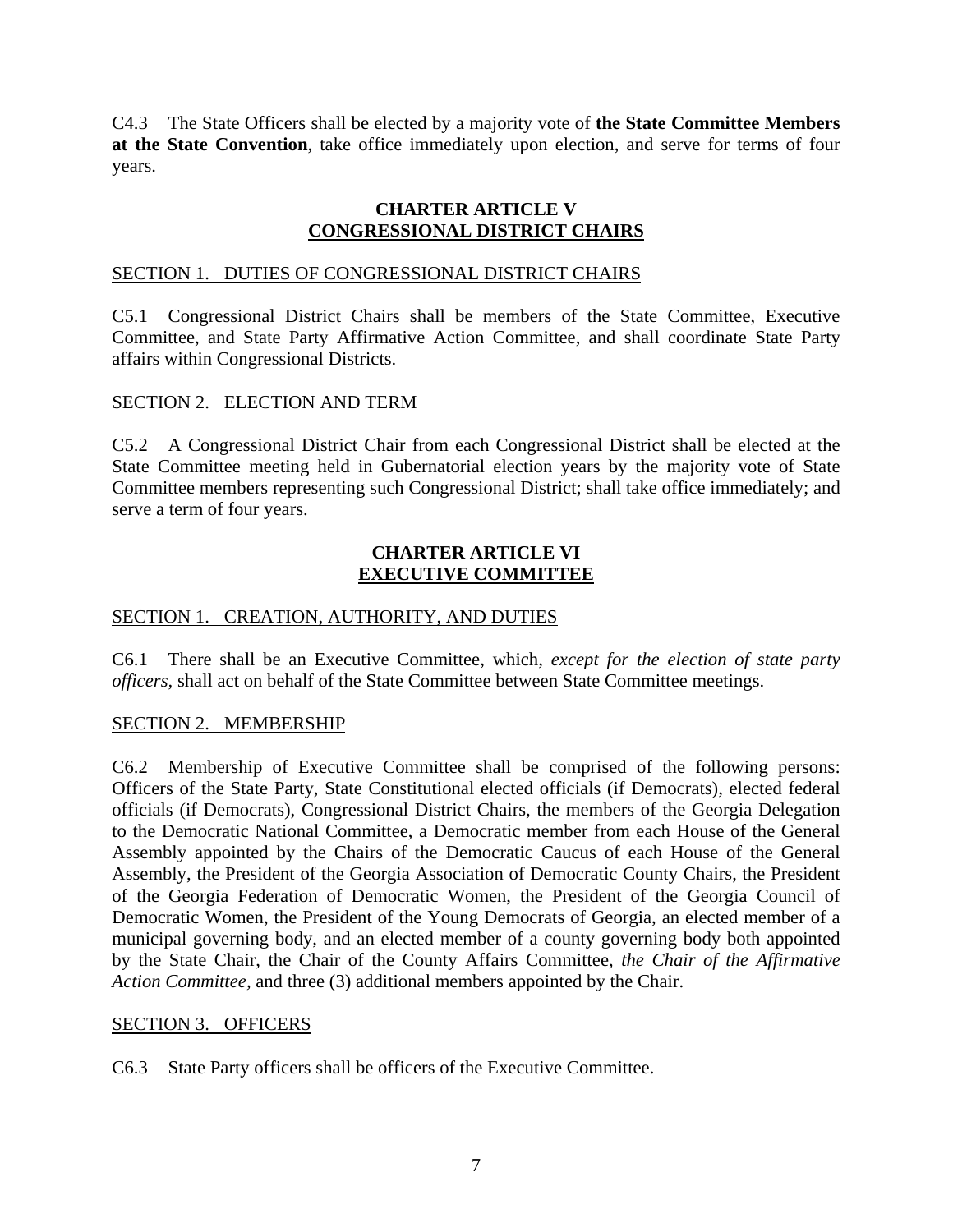## **CHARTER ARTICLE VII COUNTY COMMITTEES**

## SECTION 1. CREATION AND AUTHORITY

C7.1 There shall be a Committee in each county of the State, which shall have countywide responsibility for the affairs of the Party.

## SECTION 2. DUTIES

C7.2 Duties of County Committees shall be to elect State Committee members, promote development of Party organizations and activities, to seek and encourage qualified candidates for public office, to support Democratic nominees, to perform such primary and election functions as are required by law, to maintain appropriate records, to promote and add logistical support to the State Affirmative Action Program, to raise funds for the above purposes, and to perform such other duties as may be required by the State Committee.

### SECTION 3. MEMBERSHIP AND PARTY DISTRICTS

C7.3 Unless waived by the Executive Committee, each County Committee shall consist of at least 10 members to be elected from 2 or more Party Districts. Party Districts shall be established and apportioned by the County Committee in such a way as to provide for equitable representation for each such district and to allow full participation by all segments of the population.

*C7.4 All members, other than ex-officio members, of the County Committees must be registered to vote in that County.* 

#### SECTION 4. ELECTION AND TERMS

C7.4 Elected County Committee members shall be elected either by a primary ballot or a Party District Caucus. Half of the elected membership of each County Committee shall be elected in Gubernatorial election years and the remainder shall be elected in presidential election years. Elected County Committee members shall serve 4-year terms except where terms are affected by reapportionment.

#### SECTION 5. OFFICERS AND ORGANIZATIONAL MEETING

C7.5 County Committee members shall hold a meeting to elect officers no later than December 31 following the general election.

#### SECTION 6. BYLAWS

C7.6 Each County Committee shall adopt bylaws not in conflict with the provisions of this Charter, the Bylaws, and the Election Code. Such bylaws shall become effective only when copies, certified by the County Chair, have been filed with and approved by the State Party.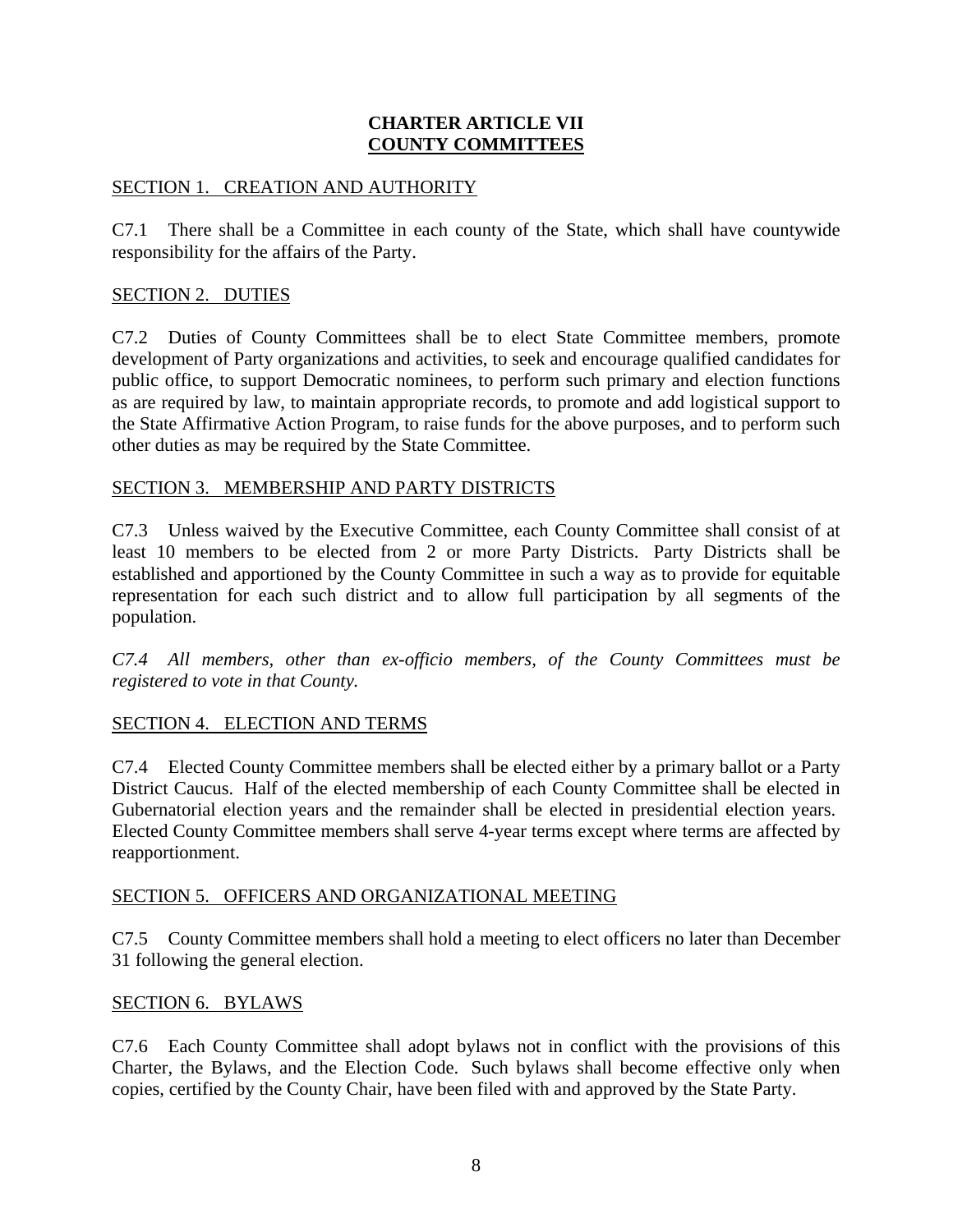### **CHARTER ARTICLE VIII NATIONAL COMMITTEE MEMBERS**

### SECTION 1. DUTIES

C8.1 A delegation of National Committee members shall represent the State Party on the National Committee and shall report to the State Party on National Committee affairs.

### SECTION 2. ELECTION AND TERM

C8.2 National Committee members shall be selected at the State Committee meeting held prior to the National Convention in accordance with the requirements of the National Committee and the State Party Bylaws. National Committee members shall serve 4 year terms.

## **CHARTER ARTICLE IX AFFILIATES**

C9.1 The State Committee and County Committees may recognize and allow affiliation of statewide and countywide organizations respectively as they deem appropriate.

### **CHARTER ARTICLE X PRESIDENTIAL ELECTORS**

### SECTION 1. QUALIFICATIONS

C10.1 The qualifications for Presidential Elector nominees shall be the same as those prescribed for membership in the Democratic Party, except that such nominees may not be members of the United States Congress or hold offices of profit or trust under the United States Government.

## SECTION 2. APPROVAL AND CERTIFICATION

C10.2 The State Party Chair shall submit names of Presidential Elector nominees to the State Executive Committee for approval. The State Party Chair and State Party Secretary shall certify a slate of nominees so approved to the Secretary of State as required by the Georgia Election Code.

#### SECTION 3. DUTIES

C10.3 The duties of Presidential Electors shall be to meet in the State Capitol on the first Monday after the second Tuesday in November, or at such other time and place as may be required by law, and vote for President and Vice-President of the United States, making such return thereof as is required by United States Law.